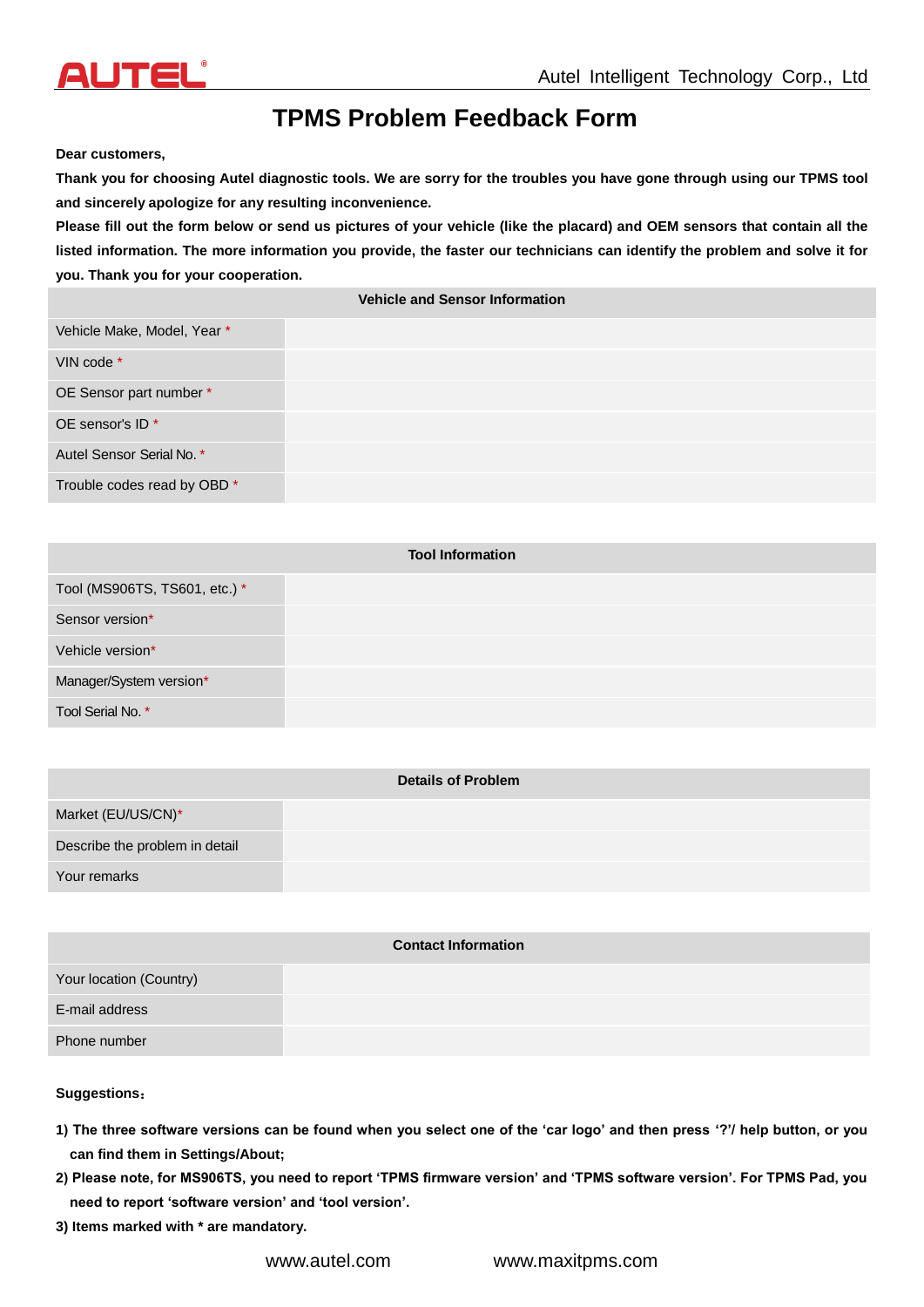

**4) If we can be of any further assistance with regards to TPMS tools then please do not hesitate to contact us in the future.** 

## **For example:**

| <b>Vehicle and Sensor Information</b> |                                  |  |
|---------------------------------------|----------------------------------|--|
| Vehicle Make, Model, Year *           | BMW, 216D, 03.03.2015            |  |
| VIN code $*$                          | WBA2B31070V381123                |  |
| OE Sensor part number *               | VDO OEM: 36106855539/36106856209 |  |
| OE sensor's $ID^*$                    | 8F5C18BE                         |  |
| Autel Sensor Serial NO. *             | T407J15C00037623                 |  |
| Trouble codes read by OBD *           | No trouble code                  |  |

| <b>Tool Information</b>       |              |  |
|-------------------------------|--------------|--|
| Tool (MS906TS, TS601, etc.) * | <b>TS601</b> |  |
| Sensor version*               | V4.09.06     |  |
| Vehicle version*              | V4.11.02     |  |
| Manager/System version*       | V2.68.05     |  |
| Tool Serial NO. *             | MT6516000219 |  |

|                                | <b>Details of Problem</b>                                                            |  |
|--------------------------------|--------------------------------------------------------------------------------------|--|
| Market (EU/US/CN)*             | EU                                                                                   |  |
| Describe the problem in detail | Operate according to the tool's relearn procedure. But the car doesn't show any tire |  |
| Your remarks                   | Need to solve it in 3 days.                                                          |  |
|                                |                                                                                      |  |

| <b>Contact Information</b> |              |  |
|----------------------------|--------------|--|
| Your location (Country)    | Germany      |  |
| E-mail address             | <b>XXXXX</b> |  |
| Phone number               | <b>XXXXX</b> |  |

## Accessory: European car

1. Vehicle Information:

| <b><i><u>ALL ATENTS AND RESIDENTS</u></i></b>                                                                                   | M1                                                                                                                                                                                                                       | 180440                                          |                                                                                |                                                    |  |
|---------------------------------------------------------------------------------------------------------------------------------|--------------------------------------------------------------------------------------------------------------------------------------------------------------------------------------------------------------------------|-------------------------------------------------|--------------------------------------------------------------------------------|----------------------------------------------------|--|
| $0 - 098/15 - 0044$<br><b>Constitution of the Constitution of the Constitution of the American Section</b><br><b>HH LF 8114</b> | ĸ<br>WBA2B31070V381123<br><b>BMW</b><br>UKL-L<br>2B31<br>6H2500CO<br>216d Active Tourer<br>BAYER.MOT.WERKE-BMW<br>Fz.z.Pers.bef.b. 8 Spl.                                                                                | 1555<br>10104<br>1010<br>1010<br>$\P74$<br>1300 | 175<br>1905<br>930<br>930<br>43000<br>1705<br>205/60 R16 92V<br>205/60 R16 92V | 1905<br>69                                         |  |
| Europcar Autovermietung<br>GmbH<br>Tangstedter Landstraße 81<br>22415 Hamburg                                                   | Kombilimousine<br>715/2007-136/2014W<br>EURO6:W:PI/CI; M, N1 I<br>Diesel<br><b>26WO</b><br>1496<br>0002<br>F.1/F.2: 1980 b.Anhangebetrieb*7.2/8.2: 1040 b.Anhänge<br>betrieb*ww.AHK 1t.EGTG*Stufe PM 5 ab Tag Erstzul. * | Schwarz                                         | e1*2007/46*0371*18                                                             | 03.03.2015 K EK961646<br>Selbstf.mietfzg/Mietwagen |  |
| Hamburg<br>1201<br>08.04.2015                                                                                                   |                                                                                                                                                                                                                          |                                                 |                                                                                | ⊐ಇ                                                 |  |